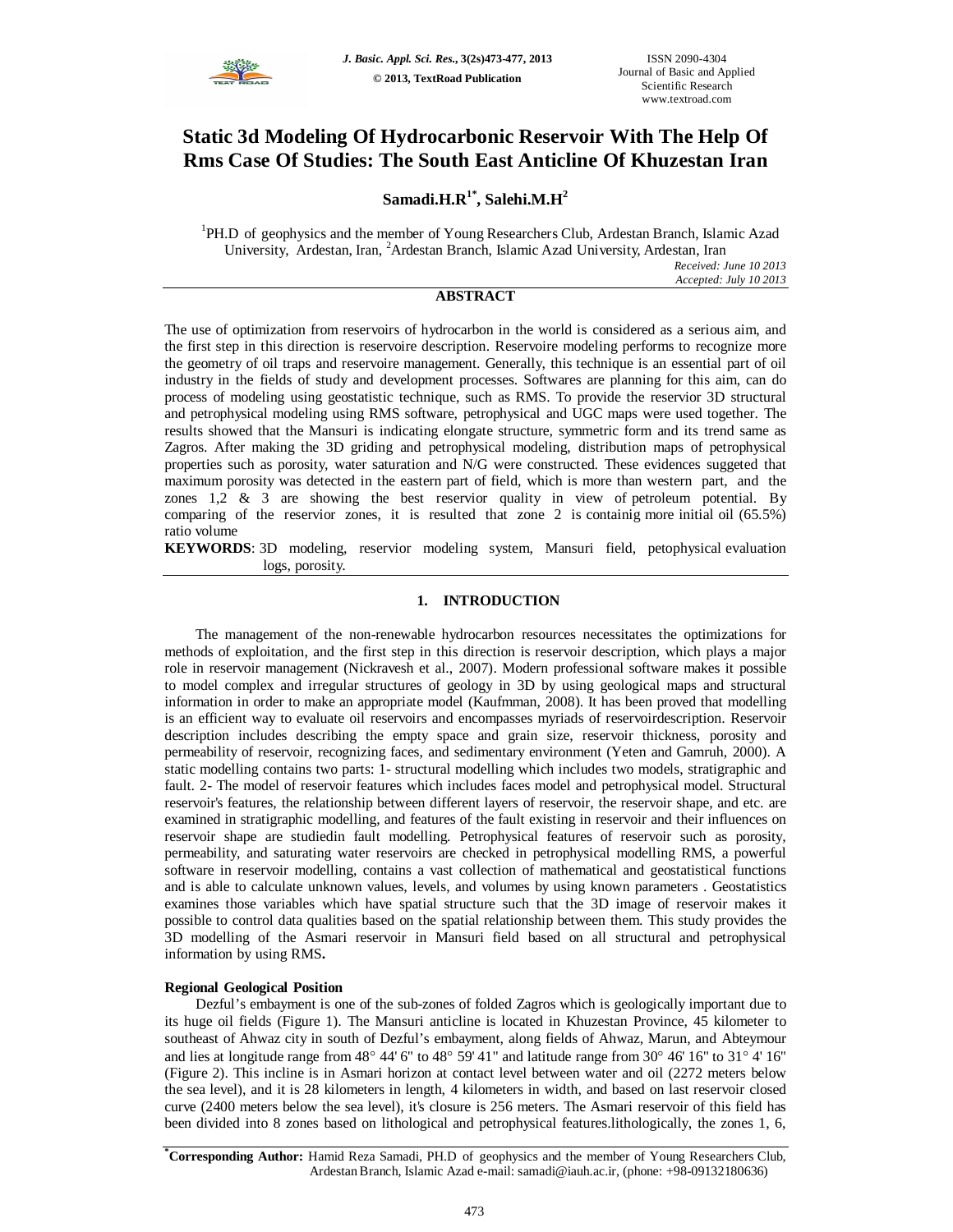

and 8 have carbonate faces with between layers of red marl and shale, and the zones 2, 3, 4, 5, and 7 have sandstone faces together with between layers of red marl and shale

**Figure 2**: geological position of Mansuri oil field Figure 1: structural position of Mansuri oil field

## **DISCUSSION**

In this study, the modeling of Asmari reservoir of Mansuri Field has been done with the aim of understanding the geometry of Asmari reservoir's structures and distribution of petrophysical parameters based on information obtained from excavation of 79 wells by using RMS. The procedure of constructing structural modeling of this reservoir has been established by considering Asmari formations as the interpretation level and depth information into reservoir zones and the route of wells' drilling. At the beginning, the depth contour map of Asmari formation with an appropriate format was used as input data for the software. In the next step, the between horizons and related thickness in the reservoir's structural model format was built (Figure 3). Eventually, the final assessment was carried out on the model built by some longitudinal and transverse sections (Figure 5). Then, the reservoir's petrophysicalmodel which is the process of relating every cell in the volume well to a value for porosity, permeability, and water saturation based on the values of wells' segmentation was constructed, and that process has been done by following steps: 1- Gridding i.e. building a continuous digital model of a plane by using information of some limited point locating on that plane. 2- Segmenting wells 3- Statistical data processing including data transmission, procedure removal, and determining spatial structure for data. Finally, in the constructed model, reservoir's features were assessed.



**Figure 4**: semi-slopped map for Asmari formation



**Figure 3**: structural modelling of Mansuri field on the Asmari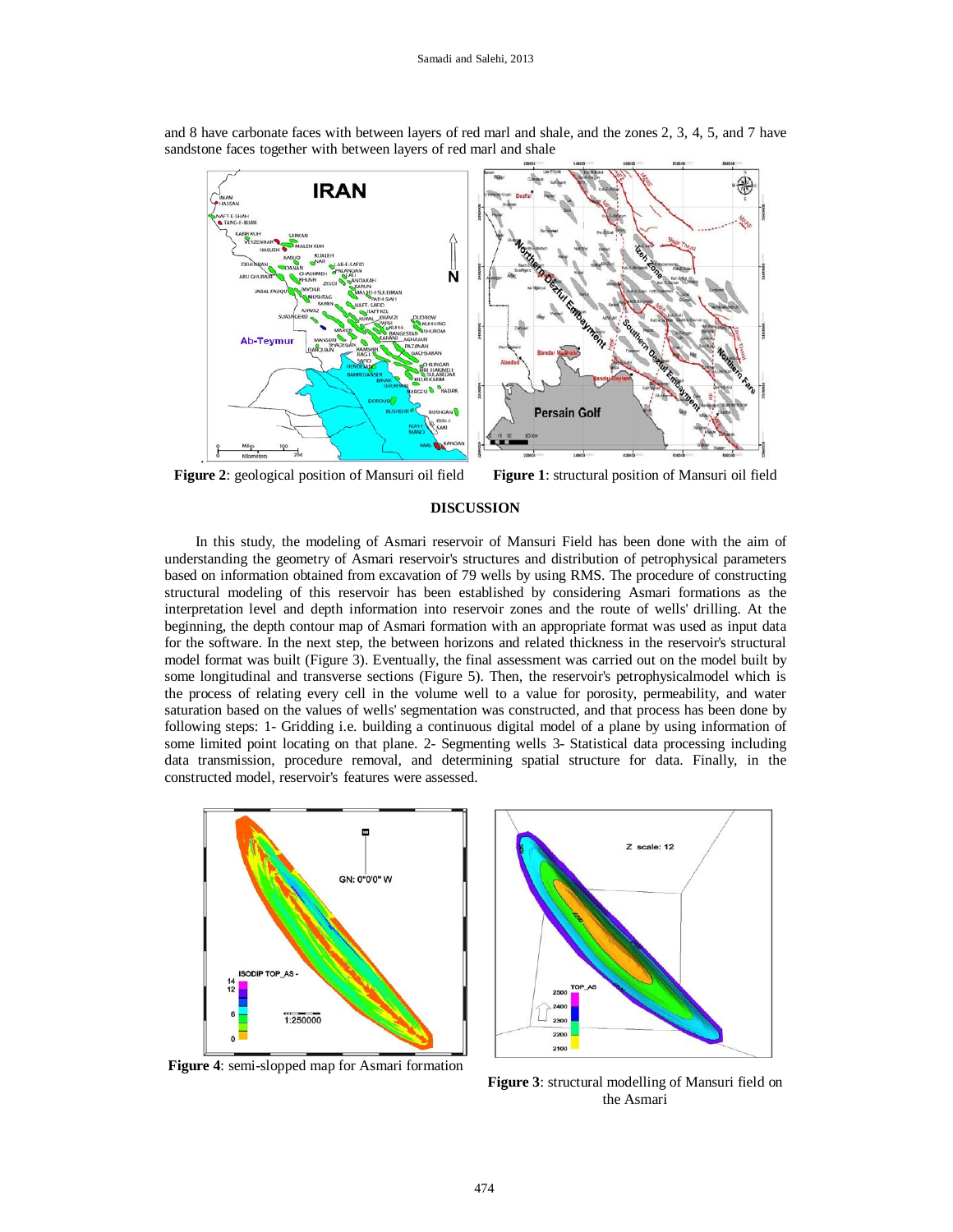

**Figure 5**: transverse section drawn on the Asmari horizon of Mansuri field

The procedure of producing structural modelling includes determining geological horizons and faults, and makes not only grid but also borders of petrophysical and facial models. Moreover, it is a basis for volume survey, designing new wells, and networks for reservoir's simulation (Holden et al., 2003). Based on provided structural modelling, the Mansuri anticline has elongate and symmetric form, and its trend is same as northwest-southeast (Zagros trend), and its axis is arc-shaped with tilt equals to 1-1.5 degree. The results of semi-slopped maps produced in Asmari horizon yielded that unlike most of the fields located in Dezful's embayment, northern slope of this anticline have more inclination (0-12 degree) in proportion to southern slope (0-8 degree) (Figure 4). The increase in slope and curvature of layered rocks causes anincrease in breakage density (Murray, 1968). Thus, in checking fractures of an anticline, the curvature of a structural axis is an important factor. The breakage density map, drawn by deriving semi-slopped maps by using the Asmari formation of this field, has shown that the proportion of breakage density at northern edge is more than southern edge which has less inclination (Figure 6). In petrophysical modelling, the information related to petrophysical data of reservoir is always considered as one of the most important informative resources for examining the performance of a reservoir, and obtained data is limited to the number of drilled wells into the reservoir.Obtaining new data is not feasible unless the data collected by means of estimation and simulation methods. One of the methods is utilizing geostatistical methods which nowadays are considered as a reliable method in developed countries . In this model, the distribution of petrophysical parameters (porosity and water saturation) is determinedThese models are separately created for every reservoir zones, and the zone maps 1 and 2 (Figures 7 and 8) and the zone maps 2 and 4 (Figures 9 and 10) have been optionally shown for porosity distribution and water saturation distribution respectively. Furthermore, the model of the net thickness to the gross thickness are separately created for every reservoir zone based on cut off and map zones 1 and 4 (Figures 11 and 12) has been optionally shown for the net thickness to the gross thickness (the more this value is closer to one, the more quality reservoir has). Finally, since volume factor of oil, fluid contact level, recovery factor, and the proportion of net thickness to the gross thickness was calculated based on structural and petrophysical modelling, the volume of oil (in every zone) was computed by knowing reservoir parameters and by using following formulas ructure volume

| Bulk $(m^3)$ =structure volu     |
|----------------------------------|
| Vnet(m <sup>3</sup> )=Bulk * NTG |
| $Vpore(m^3) = Vnet * PHI$        |
| $HCPV$ (oil)= $VP$ ore $*$ (1    |
|                                  |

Vnet \* PHI  $N$ Pore  $*(1-Sw)$ 

(The empty space saturated by hydrocarbour)

### The volume of initial oil in storage tank condition: STOIIP=HCPV(oil)/Bo

Based on reservoir engineering condition, in this field, the contact level of oil and water is 2272 meters below the sea level, and the oil volume factor equals 1.22 of reservoir volume to the canonical volume, and recovery factor is 0.3. In addition, based on computed cutting limit for porosity and water saturation, the volume of in situ oil reservoir was computed, and consequently, the Asmari formation zone 2 is containing 65.5% of total volume of in situ oil.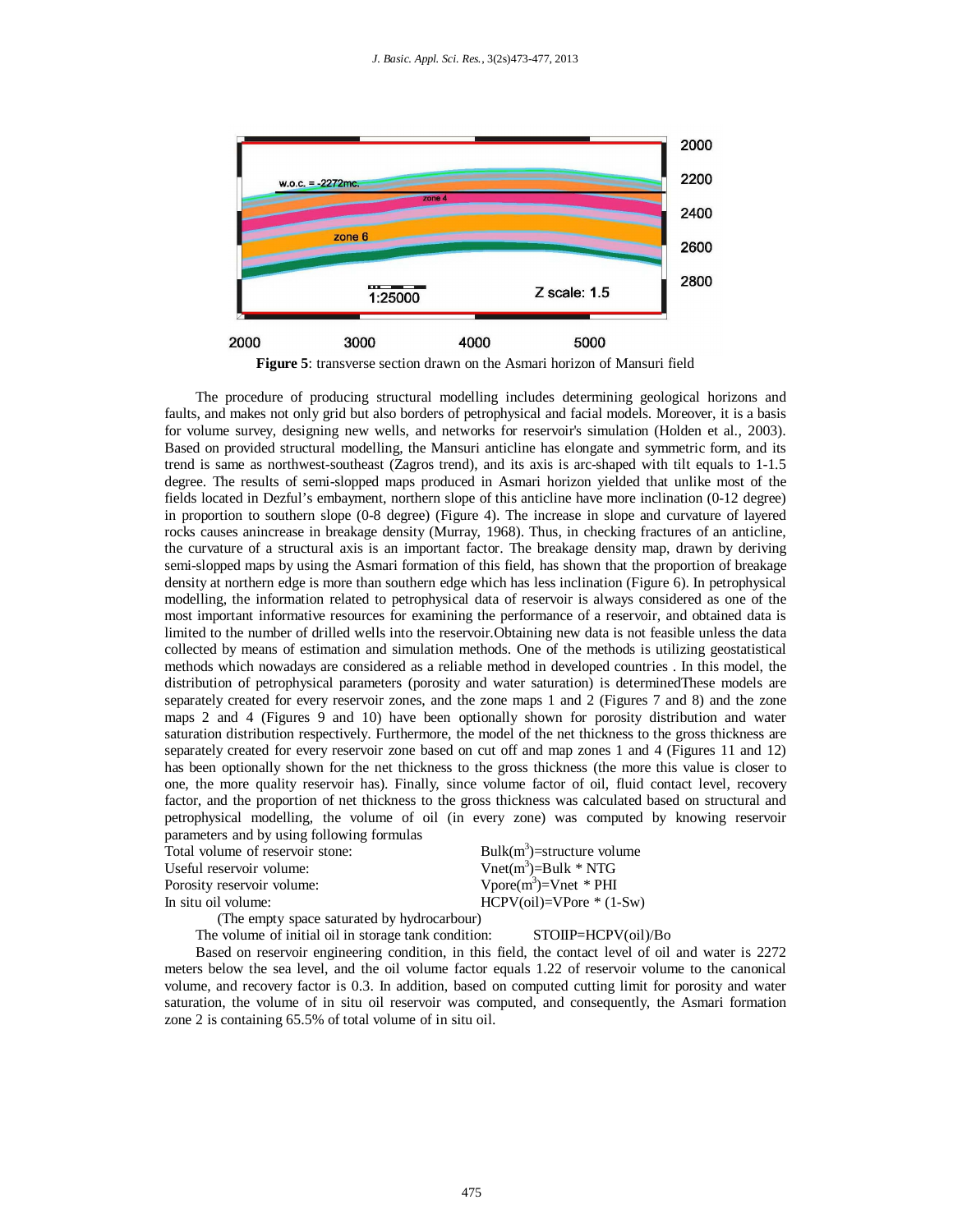

zone of an Asmari

Asmari horizons



**Figure 9**: the normal distribution map for water saturation of zone 2 Asmari

**Figure 8**: the normal distribution map for porosity zone 2 Asmari



**Figure 11**: the normal distribution map for the net thickness over the entire zone 1

**Figure 10**: the normal distribution map for water saturation of zone 4 Asmari